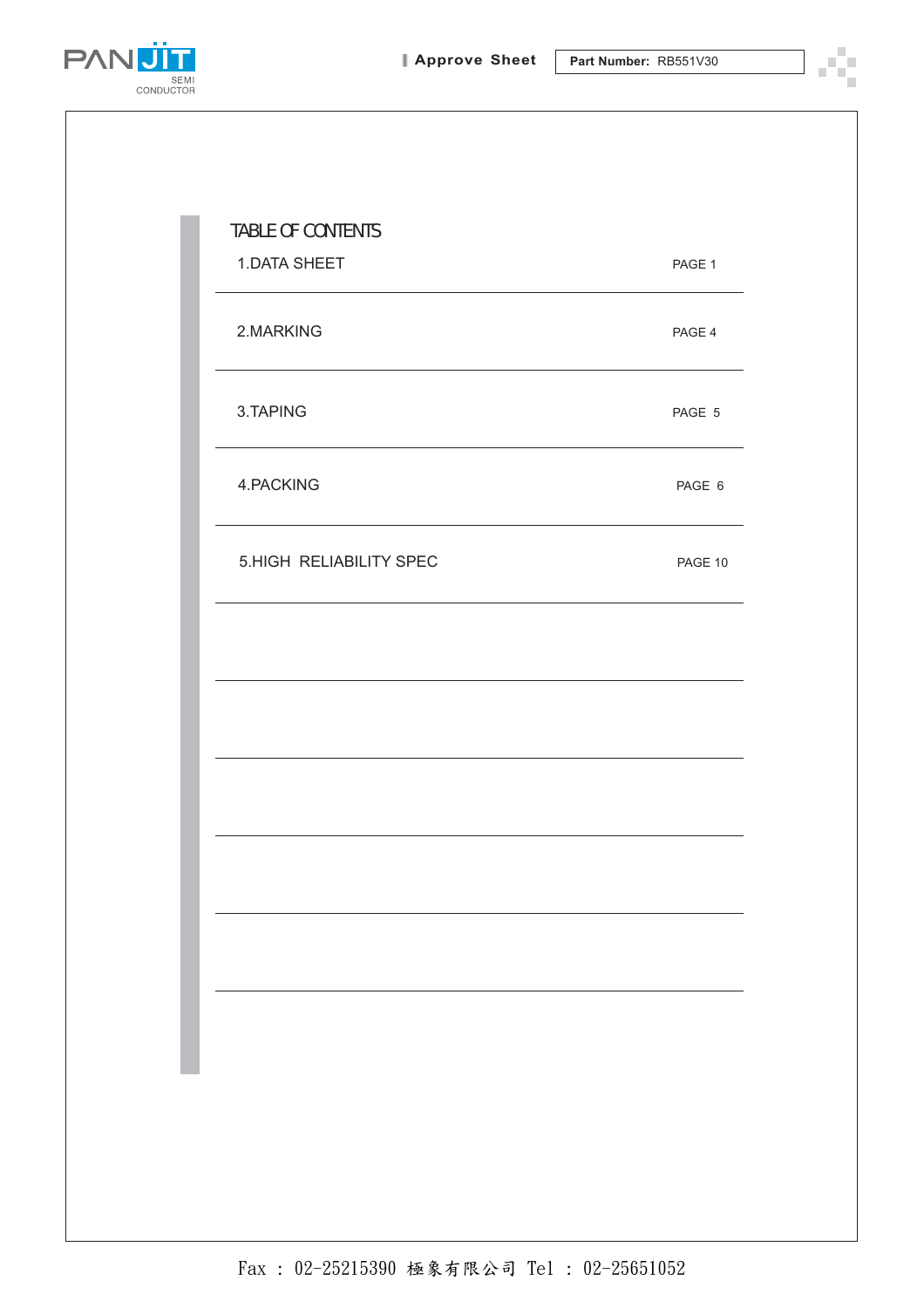### **SURFACE MOUNT SCHOTTKY DIODE**

RB551V30

This device is an extremely fast Schottky diode housed in the ultra-small SOD-323 package. Ideal for applications where board space is at a

#### **FEATURES**

- **Extremely low Vf**
- **Low capacitance for reduced insertion losses**
- **Reverse voltage rating of 30V**
- **Also available in lead-free plating (100% matte tin finish)**

#### **APPLICATIONS**

- **Mobile phones and accessories**
- **Hand-held computers**
- **High speed switching applications**

**Marking Code: 551**

#### **MAXIMUM RATINGS**  ${\sf T}_{\sf J}\,$  = 25°C Unless otherwise noted

| <b>Rating</b>                                            | <b>Symbol</b>    | <b>Value</b>    | <b>Units</b> |
|----------------------------------------------------------|------------------|-----------------|--------------|
| Peak Reverse Voltage                                     | V <sub>RM</sub>  | 30              | V            |
| Continuous Reverse Voltage                               | $V_R$            | 20              | v            |
| <b>Average Rectified Forward Current</b>                 | F(AV)            | 500             | <b>mA</b>    |
| Non-repetitive Peak Forward Current, 60Hz Half Sine-Wave | <b>IFSM</b>      | 2               | A            |
| Total Power Dissipation (Note 1)                         | $P_{\text{tot}}$ | 200             | mW           |
| Operating Junction Temperature Range                     | $T_{\rm J}$      | $-55$ to $+125$ | $^{\circ}C$  |
| Storage Temperature Range                                | $T_{\rm stg}$    | $-55$ to $+150$ | $^{\circ}$ C |

Note 1. FR-5 Board 1.0 x 0.75 x 0.062 in.

### **THERMAL CHARACTERISTICS**

| <b>Characteristic \</b>                              | <b>Symbol</b> | Value | <b>Units</b>  |
|------------------------------------------------------|---------------|-------|---------------|
| <sup>1</sup> Thermal Resistance, Junction to Ambient | ≺ thja        | 500   | $\degree$ C/W |





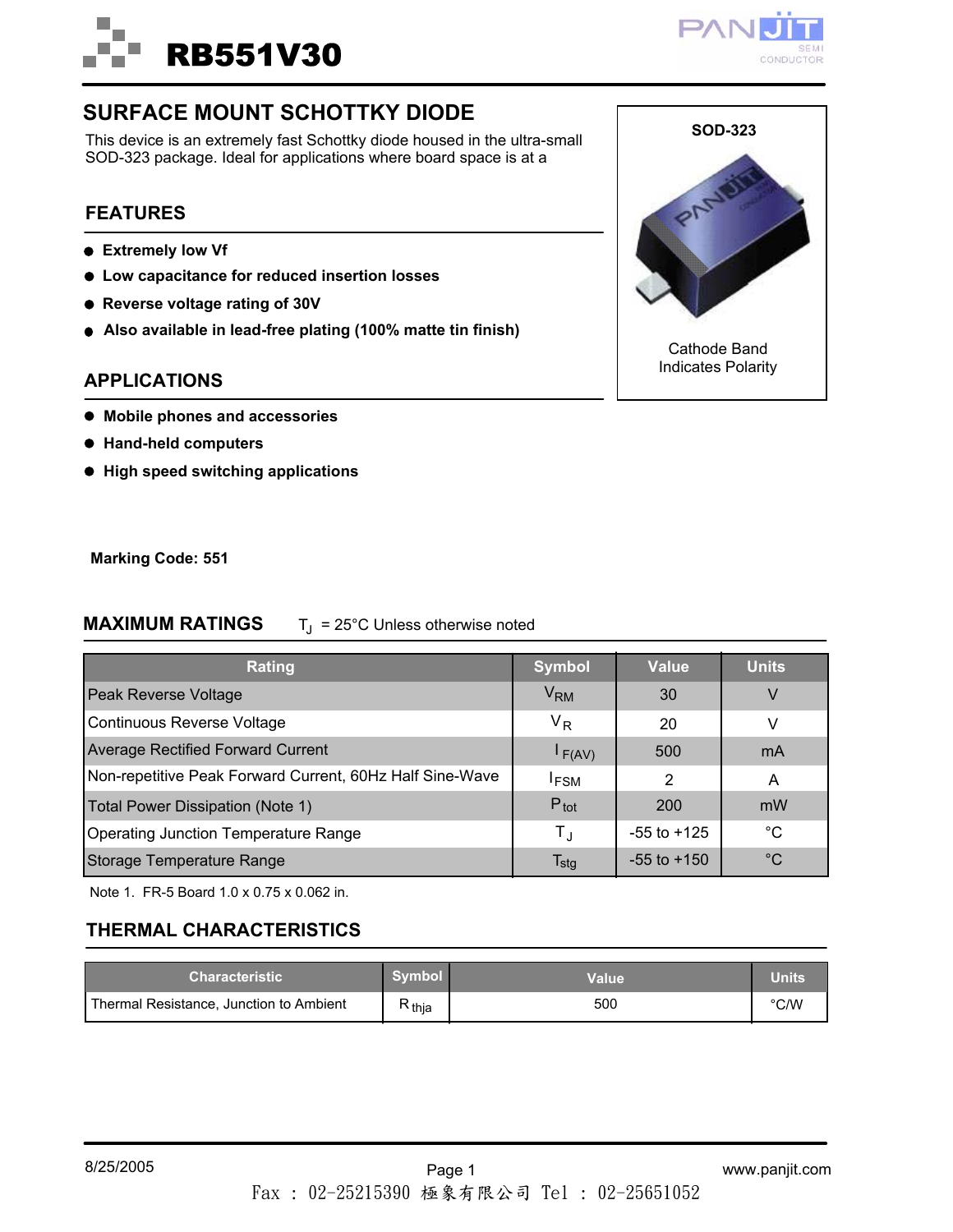



#### **ELECTRICAL CHARACTERISTICS**

#### Tj = 25°C Unless otherwise noted

| <b>Parameter</b>         | <b>Symbol</b> | <b>Conditions</b>    | <b>Min</b> | <b>Typ</b>                   | <b>Max</b> | <b>Units</b> |
|--------------------------|---------------|----------------------|------------|------------------------------|------------|--------------|
| Forward Voltage (Note 2) | $V_F$         | $I_F = 200mA$        |            | $\qquad \qquad \blacksquare$ | 0.36       |              |
|                          |               | $I_F = 500mA$        |            | $\qquad \qquad \blacksquare$ | 0.47       |              |
| Reverse Leakage Current  | $\mathsf{R}$  | $V_R$ = 20V          |            | $\overline{\phantom{0}}$     | 100        | uA           |
| <b>Total Capacitance</b> | Ст            | 0Vdc Bias, f = 1 MHz |            | 57                           | 68         | рF           |

Note 2. Short duration pulse test to avoid self-heating effect



#### **TYPICAL CHARACTERISTIC CURVES**

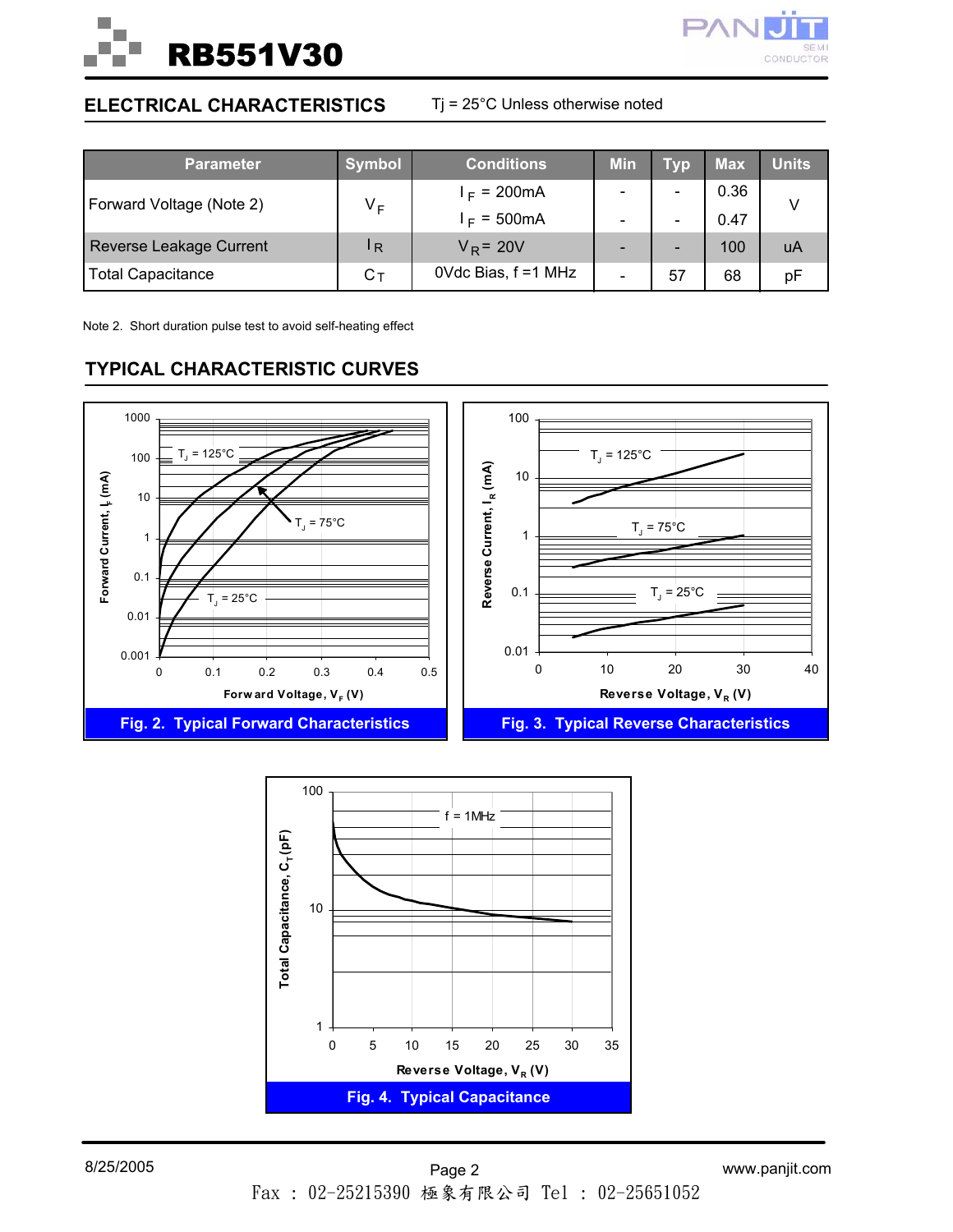



#### **PACKAGE LAYOUT AND SUGGESTED PAD DIMENSIONS**



#### **ORDERING INFORMATION**

RB551V30 T/R7 - 7" reel, 3K units per reel RB551V30 T/R13 - 13" reel, 10K units per reel

#### **Copyright PanJit International, Inc 2005**

The information presented in this document is believed to be accurate and reliable. The specifications and information herein are subject to change without notice. Pan Jit makes no warranty, representation or guarantee regarding the suitability of its products for any particular purpose. Pan Jit products are not authorized for use in life support devices or systems. Pan Jit does not convey any license under its patent rights or rights of others.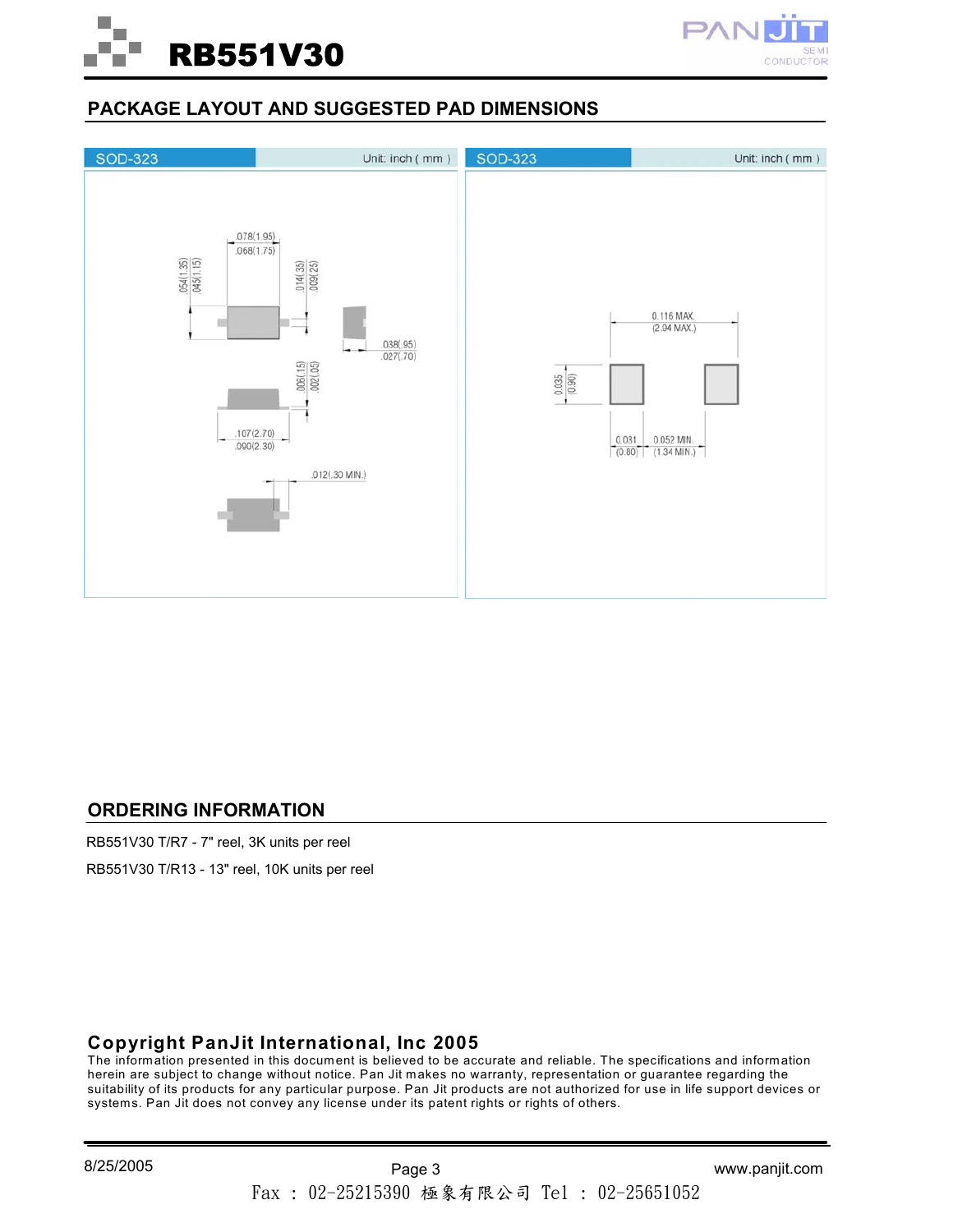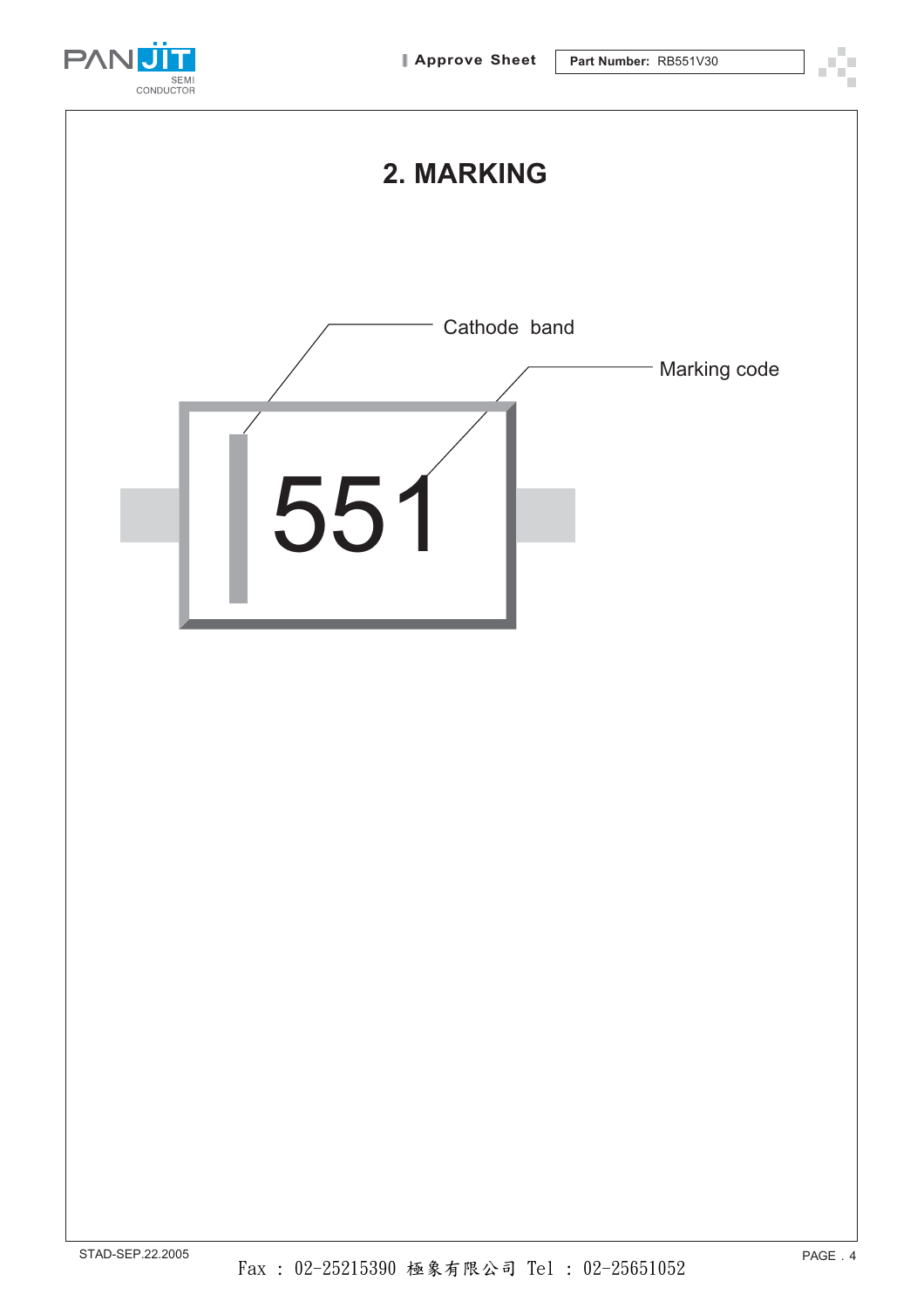

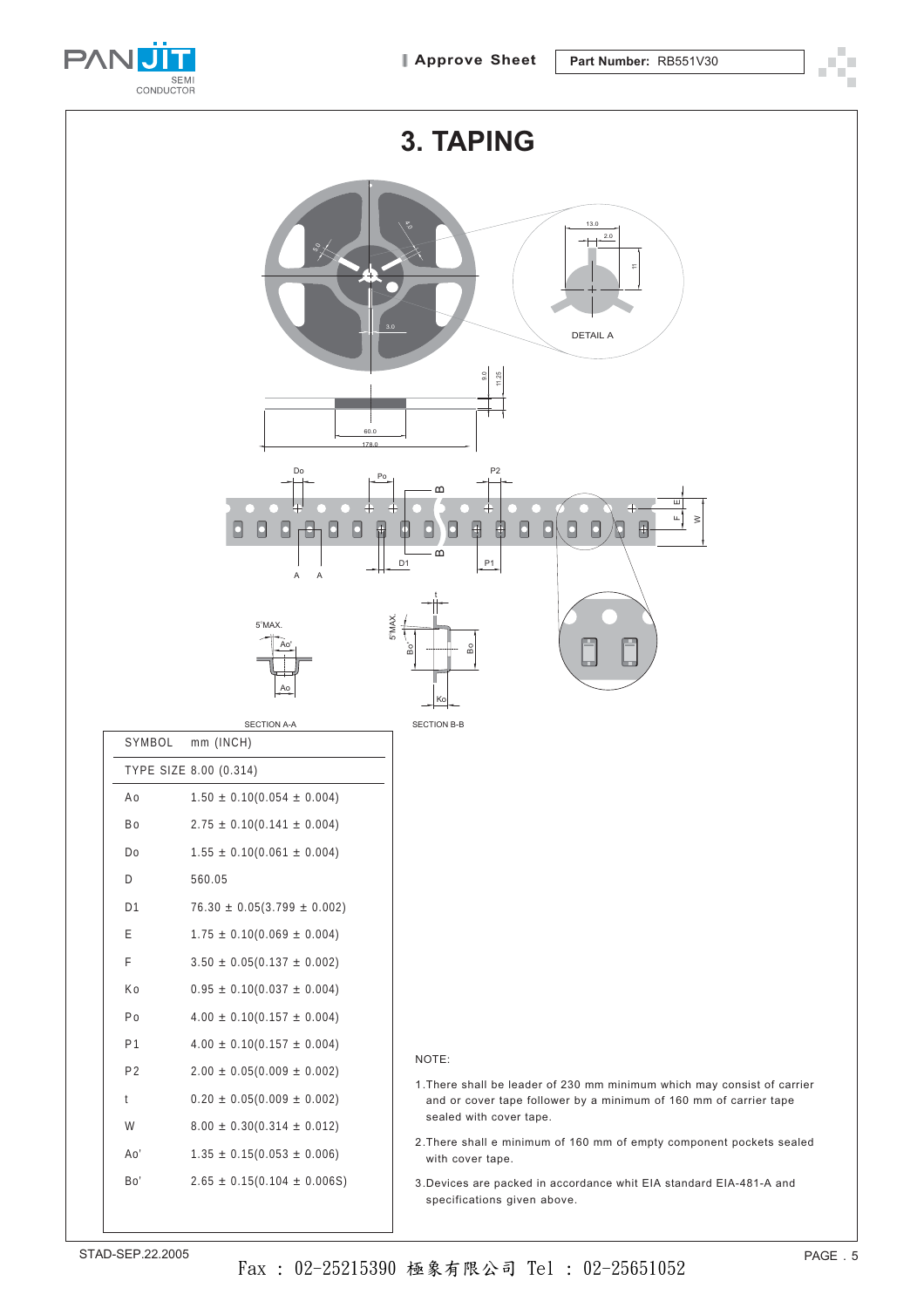

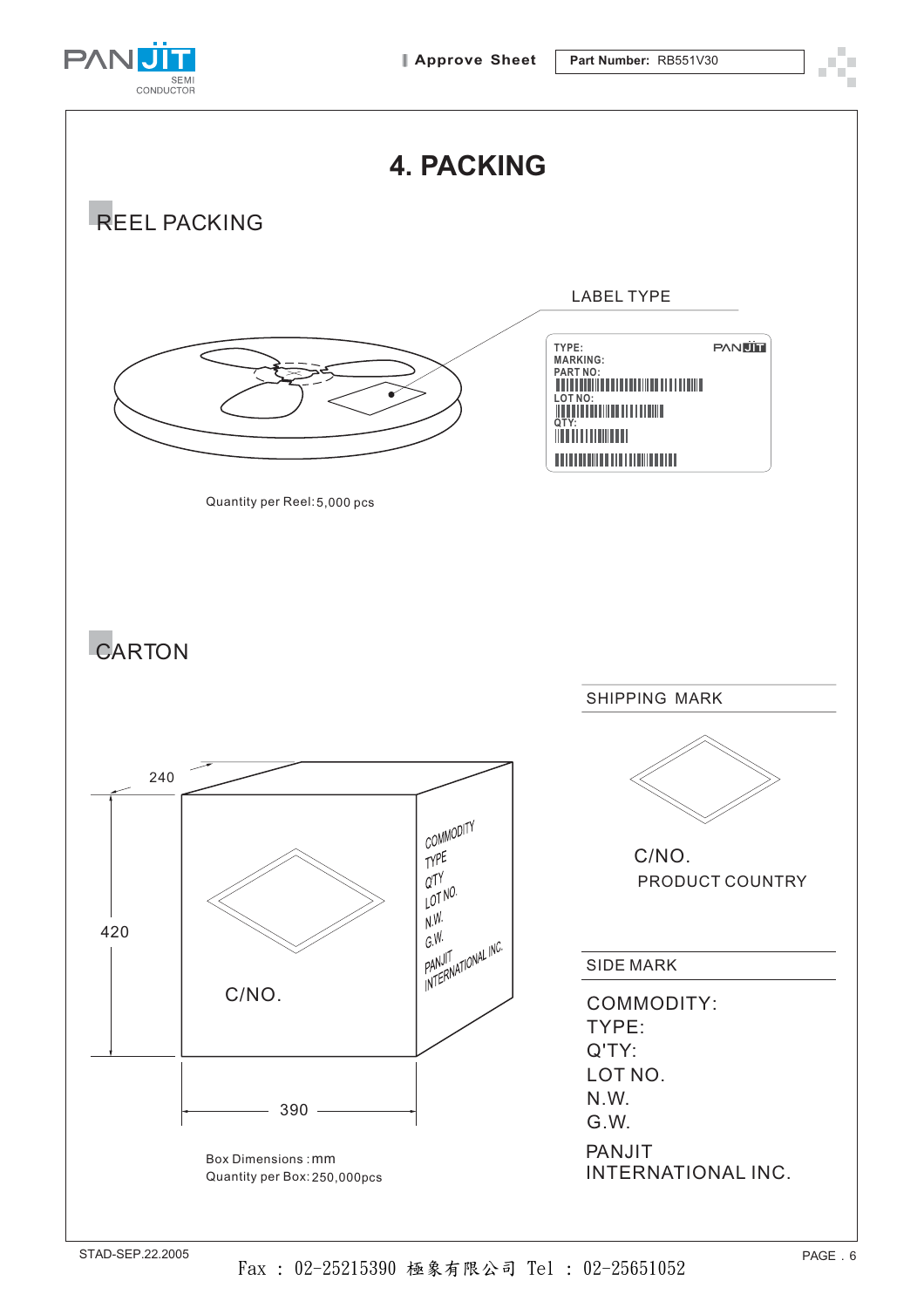

л 

### **Bulk Packing**

| <b>PACKAGE</b>       | <b>INNER SIZE</b> | <b>BOX</b>               | <b>CARTON SIZE</b> | <b>CARTON</b> | <b>APPROX. GROSS</b><br><b>WEIGHT</b> |
|----------------------|-------------------|--------------------------|--------------------|---------------|---------------------------------------|
|                      | (m/m)             | (EA)                     | (m/m)              | (EA)          | (Kg)                                  |
| <b>Bulk Packing</b>  |                   |                          |                    |               |                                       |
| $A - 405$            | 198 x 84 x 20     | 10,000                   | 459 x 214 x 256    | 50,000        | 18.2                                  |
| AM                   | 260 x 190 x 80    | 1,000                    | 400 x 273 x 415    | 10,000        | 15                                    |
| CM/W                 | 195 x 195 x 40    | 50                       | 460 x 215 x 260    | 500           | 18                                    |
| CP-15 / 25 / 35      | 195 x 195 x 40    | 50                       | 460 x 215 x 260    | 500           | 11                                    |
| $CP-3/6$             | 260 x 190 x 80    | 400                      | 400 x 273 x 415    | 4,000         | 8.5                                   |
| $CP-8/10$            | 260 x 190 x 80    | 250                      | 400 x 273 x 415    | 2,500         | 14                                    |
| <b>DIP</b>           |                   |                          | 495 x 214 x 256    | 12,000        | 8.8                                   |
| DO-15                | 200 x 85 x 25     | 1,000                    | 459 x 214 x 256    | 40,000        | 17                                    |
| <b>DO-201AD</b>      | 200 x 85 x 40     | 500                      | 495 x 214 x 256    | 12,500        | 15.8                                  |
| <b>DO-201AE</b>      | 200 x 85 x 40     | 500                      | 495 x 214 x 256    | 12,500        | 15.8                                  |
| DO-34                | 96 x 80 x 42      | 2,000                    | 410 x 335 x 265    | 120,000       | 12                                    |
| DO-35                | 96 x 80 x 42      | 2,000                    | 410 x 335 x 265    | 120,000       | 13.8                                  |
| DO-41                | 240 x 100 x 90    | 5,000                    | 410 x 335 x 265    | 60,000        | 20                                    |
| <b>DO-41G</b>        | 96 x 80 x 42      | 1,000                    | 410 x 335 x 265    | 60,000        | 20                                    |
| FI.                  | 208 x 90 x 83     | 500                      | 490 x 225 x 380    | 10,000        | 20.4                                  |
| FL.                  | 270 x 225 x 50    | 500                      | 463 x 283 x 185    | 3,000         | 18.2                                  |
| <b>GBJ</b>           | 352 x 337 x 44    | 800                      | 375 x 360 x 213    | 3,200         | 25.4                                  |
| <b>GBL</b>           | 350 x 337 x 44    | 960                      | 375 x 360 x 213    | 3,840         | 13.1                                  |
| <b>GBP</b>           | 350 x 337 x 44    | 1,120                    | 375 x 360 x 213    | 4,480         | 10.7                                  |
| <b>GBPC</b>          | 195 x 195 x 40    | 50                       | 460 x 215 x 260    | 500           | 12                                    |
| <b>GBPCW</b>         | 195 x 195 x 40    | 50                       | 460 x 215 x 260    | 500           | 18                                    |
| <b>GBU</b>           | 350 x 337 x 44    | 800                      | 375 x 360 x 213    | 3,200         | 17                                    |
| GL                   | 195 x 195 x 40    | 80                       | 460 x 215 x 260    | 800           | 11                                    |
| GPJ                  | 500 x 150 x 145   | 750                      | 572 x 306 x 218    | 1,500         | 17                                    |
| <b>KBJ</b>           | 219 x 177 x 44    | 200                      | 367 x 232 x 250    | 2,000         | 16.3                                  |
| KBPC / W             | 195 x 195 x 40    | 50                       | 460 x 215 x 260    | 500           | 18                                    |
| <b>KBPM</b>          | 490 x 150 x 110   | 1,200                    | 510 x 335 x 240    | 4,800         | 19                                    |
| KBU                  | 270 x 225 x 50    | 200                      | 463 x 283 x 185    | 1,200         | 10                                    |
| <b>MDI</b>           | 350 x 337 x 44    | 6,000                    | 375 x 360 x 390    | 48,000        | 14.4                                  |
| P-600                | 208 x 90 x 83     | 500                      | 495 x 214 x 256    | 5,000         | 11.9                                  |
| $R-1$                | 198 x 84 x 20     | 1,000                    | 495 x 214 x 256    | 50,000        | 18.2                                  |
| <b>SDIP</b>          |                   |                          | 495 x 214 x 256    | 24,000        | 16.8                                  |
| TO / ITO-220         | 555 x 145 x 95    | 2,000                    | 572 x 306 x 218    | 8,000         | 19                                    |
| <b>TO-251AB</b>      | 560 x 210 x 79    | 8,400                    | 572 x 306 x 218    | 33,600        | 22                                    |
| <b>TO-247AD</b>      |                   | $\overline{\phantom{a}}$ | 536 x 243 x 100    | 1,500         | 13.2                                  |
| RB/WOB               | 258x190x77        | 1,000                    | 395x270x400        | 10,000        | 15.0/17.0                             |
| <b>KBP</b>           | 258x190x77        | 1,000                    | 395x270x400        | 10,000        | 18.0                                  |
| KBL                  | 230x147x50        | 200                      | 460x245x275        | 3,000         | 17.25                                 |
| K3/K6                | 210x115x90        | 200                      | 600x235x198        | 2,000         | 7.3/8.8                               |
| K8                   | 210x115x90        | 200                      | 600x235x198        | 2,000         | 13.8                                  |
| K10/K15/K25/K35/K50M | 193x193x46        | 50                       | 405x210x265        | 500           | 17.0                                  |
| K10/K15/K25/K35/K50P | 193x193x46        | 50                       | 405x210x265        | 500           | 12.0                                  |
| K10/K15/K25/K35/K50W | 193x193x46        | 50                       | 405x210x265        | 500           | 17.0                                  |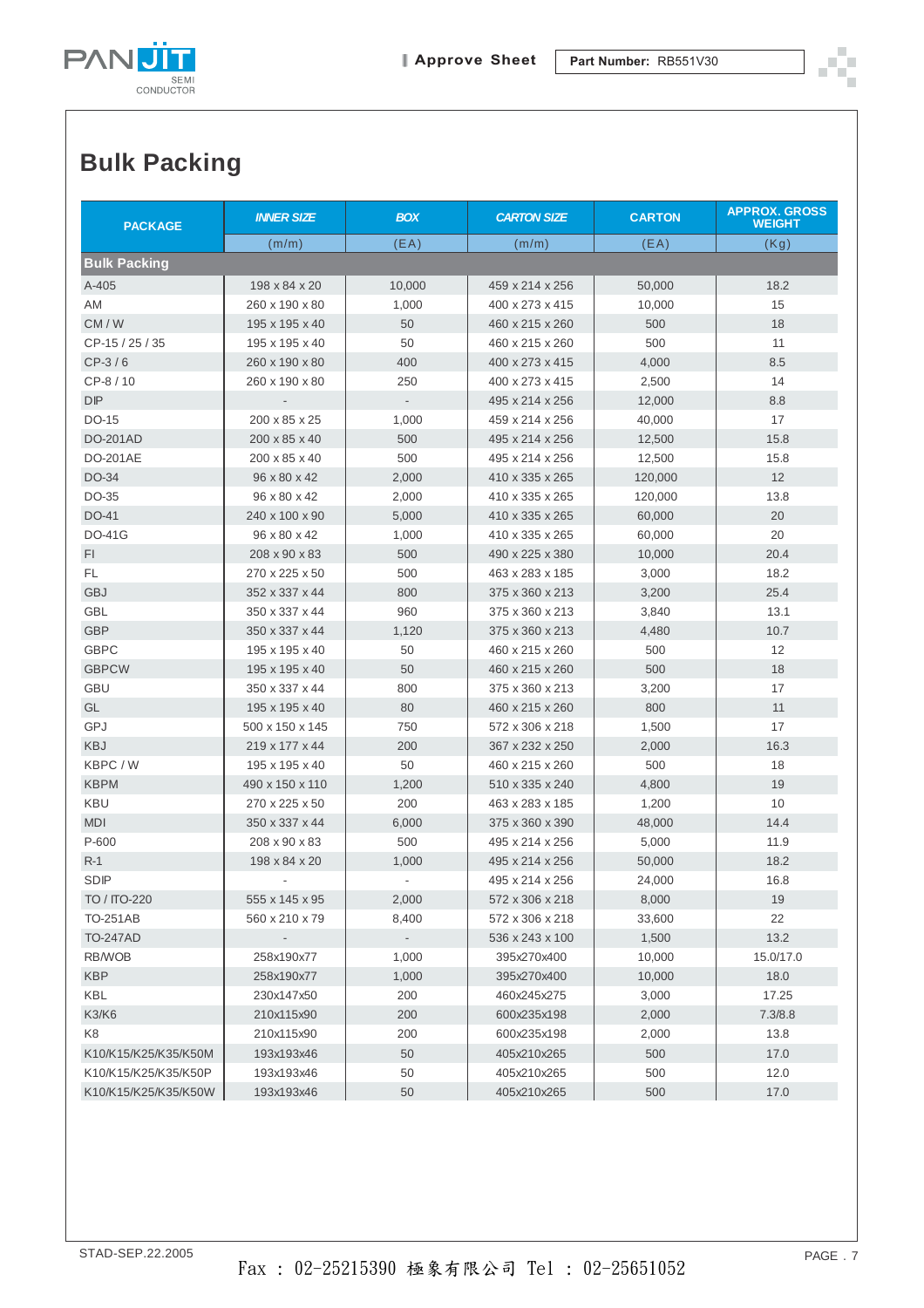

٠

### **Reel Packing**

| <b>PACKAGE</b>      | <b>REEL</b>              | <b>COMPONENT</b><br><b>SPACE</b> | <b>TAPE SPACE</b>        | <b>REEL DIA</b>    | <b>CARTON SIZE</b>                                        | <b>CARTON</b>                  | <b>APPROX.</b><br><b>GROSS WEIGHT</b> |
|---------------------|--------------------------|----------------------------------|--------------------------|--------------------|-----------------------------------------------------------|--------------------------------|---------------------------------------|
|                     | (pcs)                    | (m/m)                            | (m/m)                    | (m/m)              | (m/m)                                                     | (EA)                           | (Kg)                                  |
| <b>Reel Packing</b> |                          |                                  |                          |                    |                                                           |                                |                                       |
| A-405               | 5,000                    | 5.0                              | 52                       | 330                | 340 x 340 x 410                                           | 25,000                         | 11.3                                  |
| TO-263              | 2,500                    | 8.0                              | 24                       | 330                | 375 x360 x 390                                            | 35,000                         | 18                                    |
| DO-15               | 4,000                    | 5.0                              | 52                       | 330                | 340 x 340 x 410                                           | 20,000                         | 11                                    |
| <b>DO-201AD</b>     | 1,250                    | 10.0                             | 52                       | 330                | 340 x 340 x 410                                           | 6,250                          | 9.2                                   |
| <b>DO-201AE</b>     | 1,250                    | 10.0                             | 52                       | 330                | 340 x 340 x 410                                           | 6,250                          | 9.2                                   |
| DO-34               | 10,000                   | 5.0                              | 52                       | 360                | 360 x 360 x 395                                           | 50,000                         | 9.5                                   |
| DO-35               | 10,000                   | 5.0                              | 52                       | 360                | 360 x 360 x 395                                           | 50,000                         | 12                                    |
| DO-41               | 5,000                    | 5.0                              | 52                       | 330                | 360 x 360 x 395                                           | 25,000                         | 13                                    |
| <b>DO-41G</b>       | 5,000                    | 5.0                              | 52                       | 360                | 360 x 360 x 395                                           | 25,000                         | 13                                    |
| TO-252              | 800                      | 16.0                             | 16                       | 330                | 350 x 337 x 44                                            | 6,400                          | 15                                    |
| <b>MDI</b>          | 3,000                    | 8.0                              | 12                       | 330                | 375 x360 x 390                                            | 48,000                         | 14.4                                  |
| MELF/DL-41          | 5,000                    | 4.0                              |                          | 330                | 350 x 350 x 300                                           | 100,000                        | 14                                    |
| MICRO-MELF          | 2,500                    | 4.0                              | $\overline{\phantom{a}}$ | 178                | 385 x 380 x 260                                           | 200,000                        | 13.5                                  |
| <b>MINI-MELF</b>    | 10,000/<br>2,500         | 4.0                              | $\overline{\phantom{a}}$ | 330 / 178          | 360 x 360 x 395 /<br>385 x 380 x 260                      | 200,000 /<br>120,000           | 14.0 / 13.5                           |
| P-600               | 800                      | 10.0                             | 52                       | 330                | 340 x 340 x 410                                           | 4,000                          | 11                                    |
| QFN 1.6 x 1.6       | 4,000                    | 4.0                              | 8                        | 178                | 390 x 240 x 420                                           | 200,000                        | 7.8                                   |
| $R-1$               | 5,000                    | 5.0                              | 52                       | 330                | 340 x 340 x 410                                           | 25,000                         | 6.3                                   |
| <b>SDIP</b>         | 1,500                    | 12.0                             | 16                       | 330                | 375 x360 x 390                                            | 21,000                         | 16.3                                  |
| <b>SMA</b>          | 7,500 / 1,800            | 4.0                              | 12                       | 330 / 178          | 375 x360 x 390 /<br>390 x 240 x 420                       | 120,000 /<br>72,000            | 17.5/10                               |
| <b>SMB</b>          | 3,000 / 500              | 4.0                              | 12                       | 330 / 178          | 375 x360 x 390 /<br>390 x 240 x 420                       | 48,000 /<br>20,000             | 13.6 / 7.5                            |
| <b>SMC</b>          | 3,000 / 500              | 12.0                             | 16                       | 330 / 178          | 375 x360 x 390 /<br>390 x 240 x 420                       | 42,000 /<br>15,000             | 6.2 / 7.3                             |
| SOD-123             | 10,000/<br>3,000         | 4.0                              | 8                        | 330/178            | 375 x 360 x 213 /<br>390 x 240 x 420                      | 120,000 /<br>150,000           | 6.4                                   |
| SOD-123FL           | 10.000 /<br>3,000        | 4.0                              | 8                        | 330 / 178          | 375 x 360 x 213 /<br>390 x 240 x 420                      | 120,000 /<br>150,000           | 6.4                                   |
| SOD-323             | 12,000/<br>5,000         | 4.0                              | 8                        | 330/178            | 375 x 360 x 213 /<br>390 x 240 x 420                      | 144.000 /<br>250,000           | 10                                    |
| <b>SOT-23</b>       | 10,000/<br>3,000         | 4.0                              | 8                        | 330 / 178          | 375 x 360 x 213 /<br>390 x 240 x 420                      | 144,000 /<br>150,000           | 6.4                                   |
| SOT-323             | 10,000/<br>3,000         | 4.0                              | 8                        | 330 / 178          | 375 x 360 x 213 /<br>390 x 240 x 420                      | 144.000 /<br>150,000           | 6.4                                   |
| SOT-363             | 10,000/<br>3,000         | 4.0                              | 8                        | 330/178            | 735 x 365 x 292 /<br>390 x 240 x 420                      | 300,000 /<br>150,000           | 15.66 / 7.0                           |
| SOT-353             | 10,000/<br>3,000         | 4.0                              | 8                        | 330 / 178          | 735 x 365 x 292 /<br>390 x 240 x 420                      | 300.000 /<br>150,000           | 15.66 / 7.0                           |
| TO-92               | 2,000                    | $\blacksquare$                   | $\overline{\phantom{a}}$ | 335                | 390 x 390 x 280                                           | 8,000                          | 6.067                                 |
| SOD-523             | 12,000/<br>5.000         | 4.0                              | 8                        | 330/178            | 375 x 360 x 213 /<br>390 x 240 x 420                      | 144,000 /<br>250,000           | 10 <sup>°</sup>                       |
| QFN 2.0 x 2.0       | 5,000 / 3,000<br>/ 1,000 | 4.0                              | 8                        | 330 / 178 /<br>178 | 553 x 365 x 358 /<br>333 x 240 x 257 /<br>333 x 240 x 257 | 45,000 /<br>39,000 /<br>13,000 | 4.5/3.0/2.5                           |
| SOT23-6L            | 3,000 / 2,500<br>/ 1,000 | 4.0                              | 8                        | 330 / 178 /<br>178 | 553 x 365 x 358 /<br>333 x 240 x 257 /<br>333 x 240 x 257 | 39,000 /<br>32,500 /<br>13,000 | 3.0 / 3.0 / 2.5                       |
| SOIC-08             | 3,000 / 1,500<br>/1,000  | 4.0                              | 8                        | 330 / 330 /<br>178 | 553 x 365 x 358 /<br>553 x 365 x 358 /<br>333 x 240 x 257 | 39,000 /<br>13,500 /<br>13,000 | 6.5/5.0/3.5                           |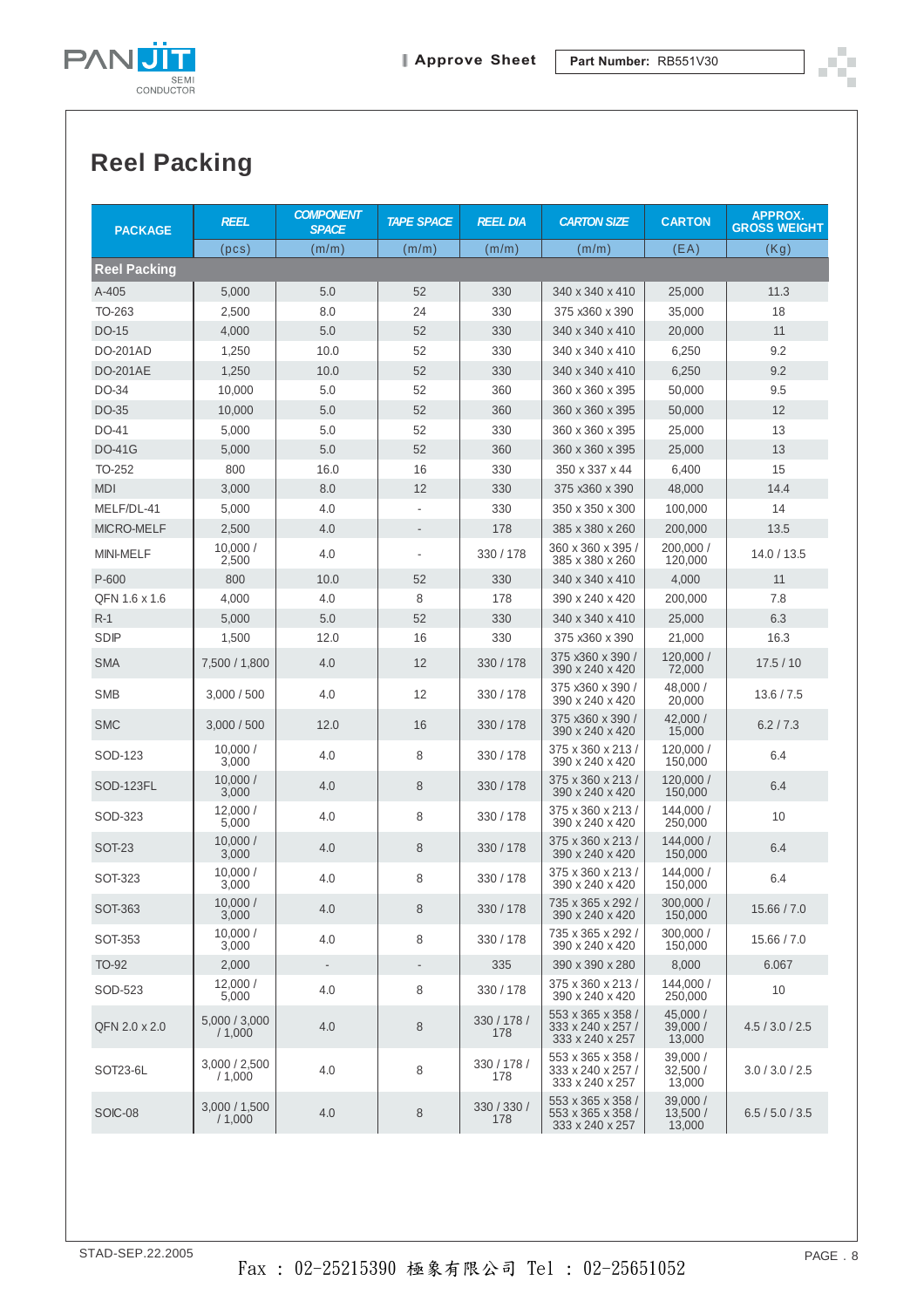

## **Ammunition Packing**

| <b>PACKAGE</b>            | <b>AMMO</b> | <b>COMPONENT</b><br><b>SPACE</b> | <b>TAPE SPACE</b> | <b>BOX SIZE</b> | <b>CARTON SIZE</b> | <b>CARTON</b> | <b>APPROX.</b><br><b>GROSS WEIGHT</b> |  |
|---------------------------|-------------|----------------------------------|-------------------|-----------------|--------------------|---------------|---------------------------------------|--|
|                           | (pcs)       | (m/m)                            | (m/m)             | (m/m)           | (m/m)              | (EA)          | (Kg)                                  |  |
| <b>Ammunition Packing</b> |             |                                  |                   |                 |                    |               |                                       |  |
| $A-405$                   | 5,000       | 5                                | 26                | 255 x 50 x 150  | 399 x 276 x 330    | 60,000        | 16.0                                  |  |
| A-405                     | 5,000       | 5                                | 52                | 255 x 75 x 150  | 399 x 276 x 330    | 40,000        | 16.0                                  |  |
| DO-15                     | 3,000       | 5                                | 52                | 255 x 75 x 150  | 399 x 276 x 330    | 24,000        | 11.9                                  |  |
| <b>DO-201AD</b>           | 1,250       | 10                               | 52                | 255 x 75 x 150  | 399 x 276 x 330    | 10,000        | 14.0                                  |  |
| <b>DO-201AE</b>           | 1,250       | 10                               | 52                | 255 x 75 x 150  | 399 x 276 x 330    | 10,000        | 14.0                                  |  |
| DO-34                     | 5,000       | 5                                | 26                | 248 x 80 x 48   | 410 x 335 x 265    | 150,000       | 15.5                                  |  |
| DO-34                     | 5,000       | 5                                | 52                | 248 x 80 x 75   | 410 x 335 x 265    | 100,000       | 14.1                                  |  |
| DO-35                     | 5,000       | 5                                | 26                | 248 x 80 x 48   | 410 x 335 x 265    | 150,000       | 20.0                                  |  |
| DO-35                     | 5,000       | 5                                | 52                | 248 x 80 x 75   | 410 x 335 x 265    | 100,000       | 15.7                                  |  |
| DO-41                     | 5,000       | 5                                | 52                | 255 x 75 x 150  | 339 x 276 x 330    | 40,000        | 19.1                                  |  |
| <b>DO-41G</b>             | 2,500       | 5                                | 26                | 248 x 80 x 48   | 410 x 335 x 265    | 75,000        | 21.5                                  |  |
| <b>DO-41G</b>             | 2,500       | 5                                | 52                | 248 x 80 x 75   | 410 x 335 x 265    | 50,000        | 19.0                                  |  |
| P-600                     | 400         | 10                               | 52                | 255 x 75 x 150  | 399 x 276 x 330    | 3,200         | 9.0                                   |  |
| $R-1$                     | 5,000       | 5                                | 26                | 255 x 50 x 150  | 399 x 276 x 330    | 40,000        | 16.0                                  |  |
| $R-1$                     | 5,000       | 5                                | 52                | 255 x 75 x 150  | 399 x 276 x 330    | 40,000        | 16.0                                  |  |